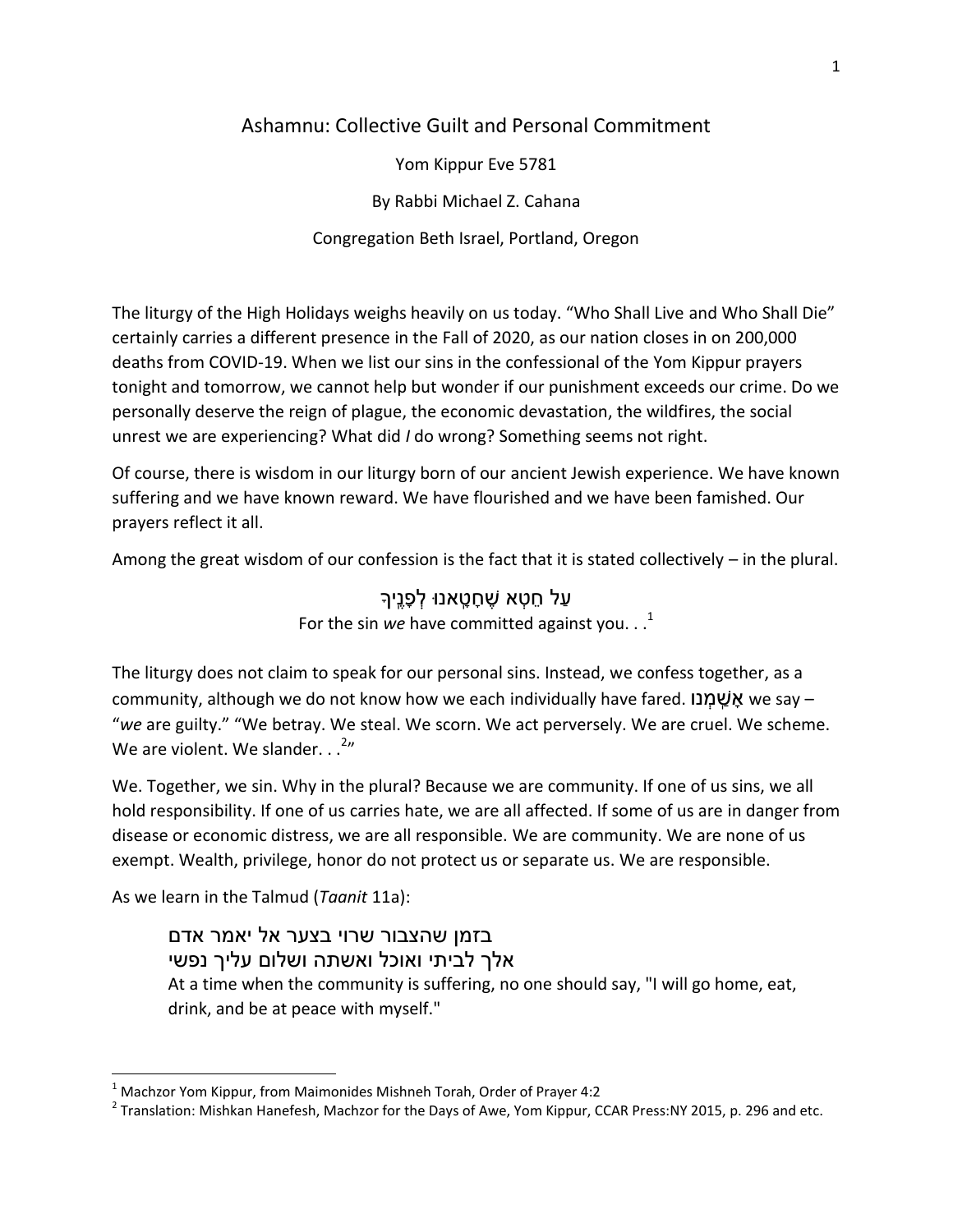That is the nature of community in our Jewish tradition: communal responsibility. Not all are public with their suffering, but where there is suffering we cannot isolate ourselves in private. Our tradition teaches 3 כל ישראל ערבים זה לזה<sup>3</sup>

This seems to go strongly against an idea we hear too often these days, a concern for individual freedom rather than communal responsibility.

We see this most prominently today, of course, in the strange case of mask-wearing during the pandemic. Most of us during lock-down have had too much time to watch disturbing videos on social media. There is a whole genre of angry men and women yelling at store or restaurant employees who are trying to enforce mask-wearing rules. My brother-in-law, who runs a restaurant in Idaho, tells the story of experiencing these interactions first-hand. When he tries to explain that he is just trying to protect the health and safety of his employees and customers, the yelling about personal freedom starts; often accompanied by boycott threats. Many of our business-owning congregants, especially those in the retail or service industries, have similar stories. This is not fun for business owners who are trying to hold on in difficult economic times. This is not easy for people who are trying to obey the law. This is not easy for those who are doing their part to slow the spread of a deadly communicable disease.

I remember the first time a stranger driving past yelled at me "take off your mask." It is an odd feeling. The first reaction is to wonder: what I am doing wrong? Am I in the wrong place? Have I violated a social norm? Did I do something offensive?

The second reaction is to hope that the shouter is not armed.

Something in our culture is angrily fighting this idea of shared responsibility. Something in our culture screams not only a demand for personal freedom, but hatred towards those who participate in communal care.

Curiously, this is not a new phenomenon. In John Barry's highly readable book "The Great Influenza<sup>4</sup>" about the pandemic of 1918, he tells of the culture wars throughout the United States surrounding shutdowns, school closings and mask-wearing a century ago, although the masks of the time were evidently less effective against that particular epidemic. Masks and closure orders were highly contested here in Portland during that time as well.<sup>5</sup> A Portland area church in 1918 petitioned the State to keep all churches open during their closure. As one church representative said:

 $\overline{\phantom{a}}$ 

 $3$  Sefer Chasidim 233:1 and many other places

<sup>4</sup> Viking Penguin:New York 2004

<sup>&</sup>lt;sup>5</sup>[https://www.influenzaarchive.org/cities/city-portland.html#](https://www.influenzaarchive.org/cities/city-portland.html)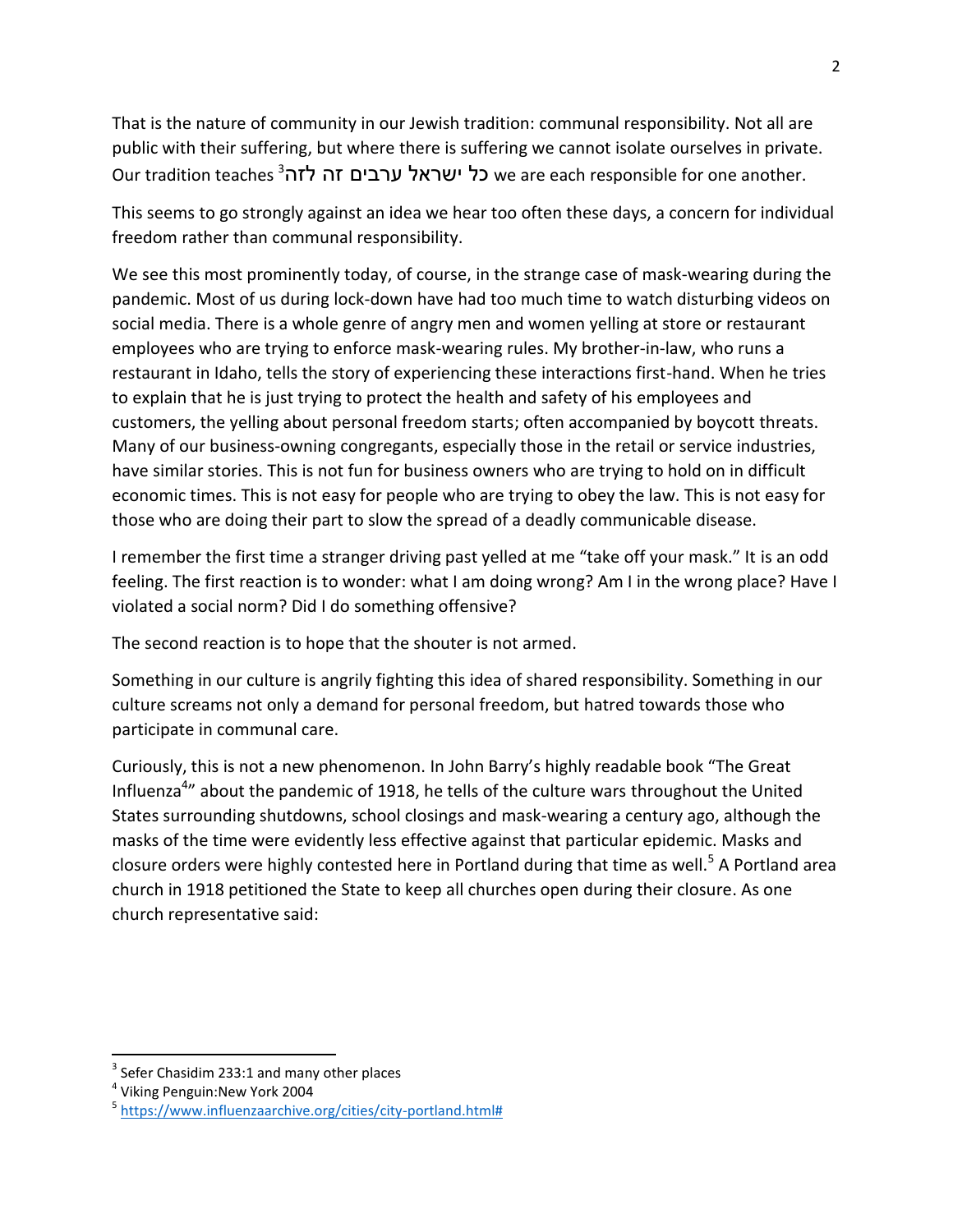That now, when woe and pestilence are abroad, and the whole world is torn with strife, the police power of the state should not be used to prevent Christian worship in the churches, but that all should be able to exercise their constitutional right to worship God according to the dictates of their own consciences.<sup>6</sup>

Quite similar language was used months ago in an unsuccessful lawsuit by 10 churches against the state of Oregon<sup>7</sup>.

Other churches then, as now, took the opposite tack, with pastors requiring masks for church attendance and calling for universal mask wearing as well as a return to a closure order which many feared had been lifted too soon.<sup>8</sup>

*A*s we have previously noted: וְאֵין כָּל־חָדֶשׁ תַּחַת הַשֶּׁמֶשׁ: As we have previously noted: *sun*! (Eccl 1:9)

Yet through all this anger and division, our Jewish tradition gives us peaceful guidance. It asks of us, actually demand of us, to see ourselves as interconnected, to see the relationship between ourselves and others and to take responsibility for it. Again, this is not new. The Talmud tells the story of an earlier time of plague (*Taanit* 21b):

**They said to Shmuel: There is pestilence in** the region of **Bei Ḥozai,** which is quite a distance from Babylonia. Shmuel **decreed a fast. They said to him: But it is far** from here. **He said: There is no crossing here that will stop** the pestilence, and therefore there is cause for concern that it will reach us.

Shmuel knew that it is human nature to think of another's problems as far away from our own concern. But the reality is there are no boundaries that separate our troubles. No matter how big our house, no matter how high our walls, we live in the same community.

Our fast on this Yom Kippur is a reminder of our shared humanity.

The hunger of another person is our problem. The homelessness we see on the streets of our city is our problem. The violence on the streets and the violence of our peace officers is our problem. The suffering of those who have lost their livelihoods during this economic crisis is our problem. The shuttering of businesses and the loss of meaningful work for so many is our problem. *Ashamnu*. We are guilty. We are guilty of turning a blind eye to the suffering of others. We are guilty of worrying only about our own needs and not holding enough

 $\overline{a}$ 6 *Ibid.*

<sup>&</sup>lt;sup>7</sup> [https://www.oregonlive.com/coronavirus/2020/05/10-oregon-churches-sue-governor-want-to-worship-without](https://www.oregonlive.com/coronavirus/2020/05/10-oregon-churches-sue-governor-want-to-worship-without-restrictions-amid-coronavirus-pandemic.html)[restrictions-amid-coronavirus-pandemic.html](https://www.oregonlive.com/coronavirus/2020/05/10-oregon-churches-sue-governor-want-to-worship-without-restrictions-amid-coronavirus-pandemic.html)

<sup>8</sup> *Ibid. quoting "Wear Masks To Church, Advice," Oregon Daily Journal, 18, Jan. 1919, 1, "Flu Masks Will Be Required by Church," Oregon Daily Journal, 19 Jan. 1919, 1, "Portland Churches Ask Epidemic Ban," Morning Oregonian, 20 Jan. 1919, 8.*